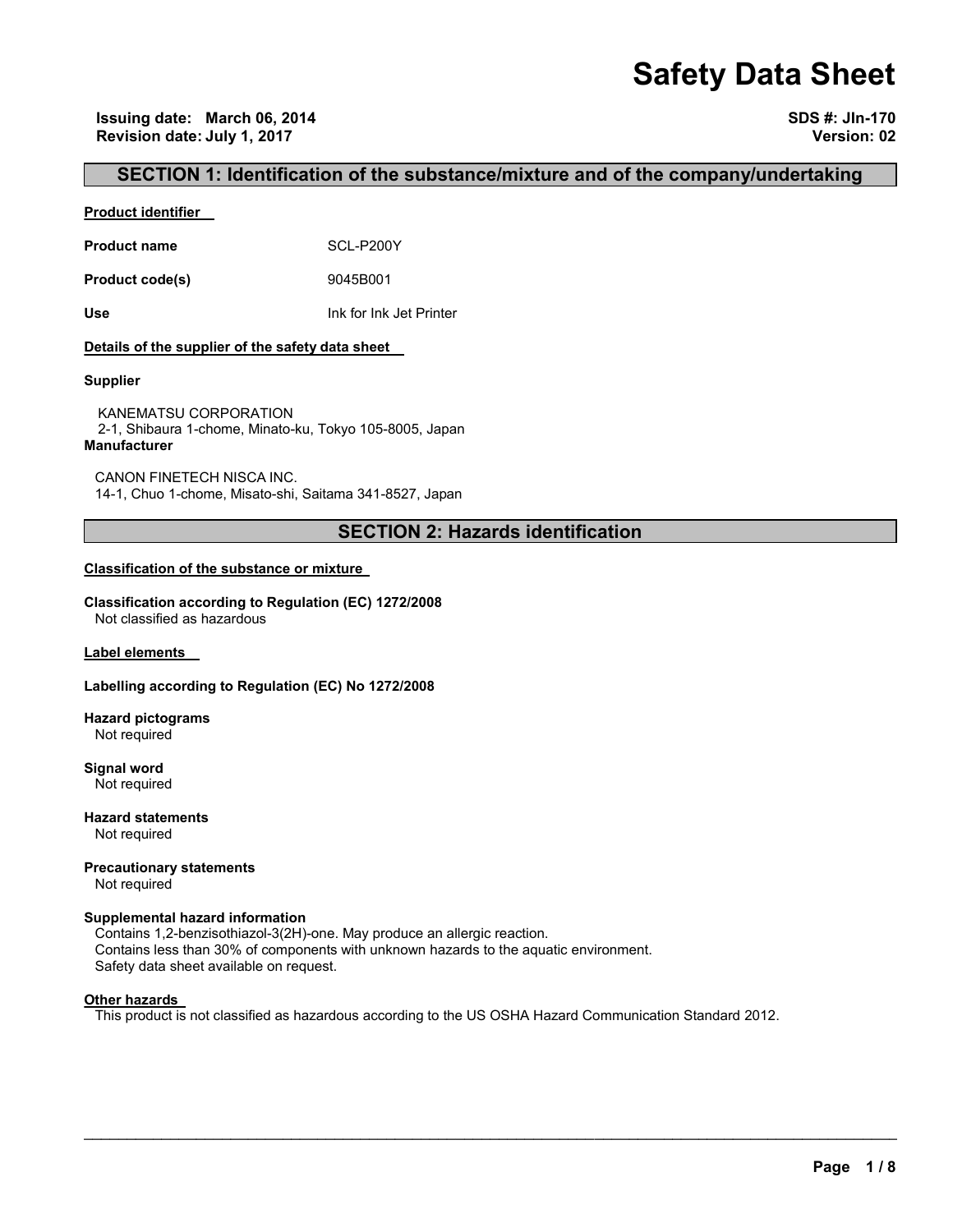## **SECTION 3: Composition/information on ingredients**

 $\mathcal{L}_\mathcal{L} = \{ \mathcal{L}_\mathcal{L} = \{ \mathcal{L}_\mathcal{L} = \{ \mathcal{L}_\mathcal{L} = \{ \mathcal{L}_\mathcal{L} = \{ \mathcal{L}_\mathcal{L} = \{ \mathcal{L}_\mathcal{L} = \{ \mathcal{L}_\mathcal{L} = \{ \mathcal{L}_\mathcal{L} = \{ \mathcal{L}_\mathcal{L} = \{ \mathcal{L}_\mathcal{L} = \{ \mathcal{L}_\mathcal{L} = \{ \mathcal{L}_\mathcal{L} = \{ \mathcal{L}_\mathcal{L} = \{ \mathcal{L}_\mathcal{$ 

| <b>Chemical name</b> | <b>CAS-No</b> | <b>REACH</b><br><b>Registration No.</b> | Weight % | <b>Regulation (EC) 1272/2008</b> |                    | Note to other hazards |
|----------------------|---------------|-----------------------------------------|----------|----------------------------------|--------------------|-----------------------|
|                      |               |                                         |          | <b>Classification</b>            | <b>H-statement</b> |                       |
| Triethylene glycol   | 112-27-6      | Not available                           | $1-5$    | None                             | None               |                       |
| Glycerin             | 56-81-5       | Not available                           | $5 - 10$ | None                             | None               |                       |
| Ethyleneurea         | 120-93-4      | Not available                           | 10-15    | Eve Irrit. 2                     | H319               |                       |
| 1.2-benzisothiazol-  | 2634-33-5     | Not available                           | < 0.05   | Acute Tox. 4                     | H302               |                       |
| $3(2H)$ -one         |               |                                         |          | Skin Irrit, 2                    | H315               |                       |
|                      |               |                                         |          | Eve Dam. 1                       | H318               |                       |
|                      |               |                                         |          | Skin Sens, 1                     | H <sub>317</sub>   |                       |
|                      |               |                                         |          | Aquatic Acute 1                  | H400               |                       |
| Water                | 7732-18-5     | Not applicable                          | 60-80    | None                             | None               |                       |

For the full text of the H-statements mentioned in this Section, see Section 16.

Note to other hazards: The following substance(s) is (are) marked with (1), (2) and/or (3)

- (1) Substance for which EU Occupational Exposure Limit(s) is (are) established (See SECTION 8)

- (2) PBT substance or vPvB substance under Regulation (EC) No 1907/2006

- (3) Substance listed in Candidate List of SVHC for Authorisation under Regulation (EC) No 1907/2006

## **SECTION 4: First aid measures**

#### **Description of first aid measures**

| <b>Inhalation</b>                                                  | If symptoms are experienced, move victim to fresh air and obtain medical advice.                                                                                                    |
|--------------------------------------------------------------------|-------------------------------------------------------------------------------------------------------------------------------------------------------------------------------------|
| Ingestion                                                          | Rinse mouth. Give one or two glasses of water.<br>If irritation or discomfort occurs, obtain medical advice immediately.                                                            |
| <b>Skin contact</b>                                                | Wash with water and soap or mild detergent.<br>If irritation persists, obtain medical advice.                                                                                       |
| Eye contact                                                        | Immediately flush with lukewarm, gently flowing water for 5 minutes or until the chemical is<br>removed.<br>If irritation persists, obtain medical advice immediately.              |
| <u>Most important symptoms and effects, both acute and delayed</u> |                                                                                                                                                                                     |
| <b>Inhalation</b>                                                  | No adverse effects are expected under intended use.<br>Over exposure to vapor or mist may cause respiratory tract irritation, cough, dizziness,<br>drowsiness, headache and nausea. |
| Ingestion                                                          | May cause abdominal pain, diarrhea, dizziness, drowsiness, dullness, headache, nausea<br>and vomiting.                                                                              |
| <b>Skin contact</b>                                                | Neither irritation nor sensitization is expected. (See SECTION 11)                                                                                                                  |
| Eye contact                                                        | May cause minimal irritation. (See SECTION 11)                                                                                                                                      |
| <b>Chronic effects</b>                                             | Not identified                                                                                                                                                                      |
| None                                                               | Indication of any immediate medical attention and special treatment needed                                                                                                          |

 $\mathcal{L}_\mathcal{L} = \mathcal{L}_\mathcal{L} = \mathcal{L}_\mathcal{L} = \mathcal{L}_\mathcal{L} = \mathcal{L}_\mathcal{L} = \mathcal{L}_\mathcal{L} = \mathcal{L}_\mathcal{L} = \mathcal{L}_\mathcal{L} = \mathcal{L}_\mathcal{L} = \mathcal{L}_\mathcal{L} = \mathcal{L}_\mathcal{L} = \mathcal{L}_\mathcal{L} = \mathcal{L}_\mathcal{L} = \mathcal{L}_\mathcal{L} = \mathcal{L}_\mathcal{L} = \mathcal{L}_\mathcal{L} = \mathcal{L}_\mathcal{L}$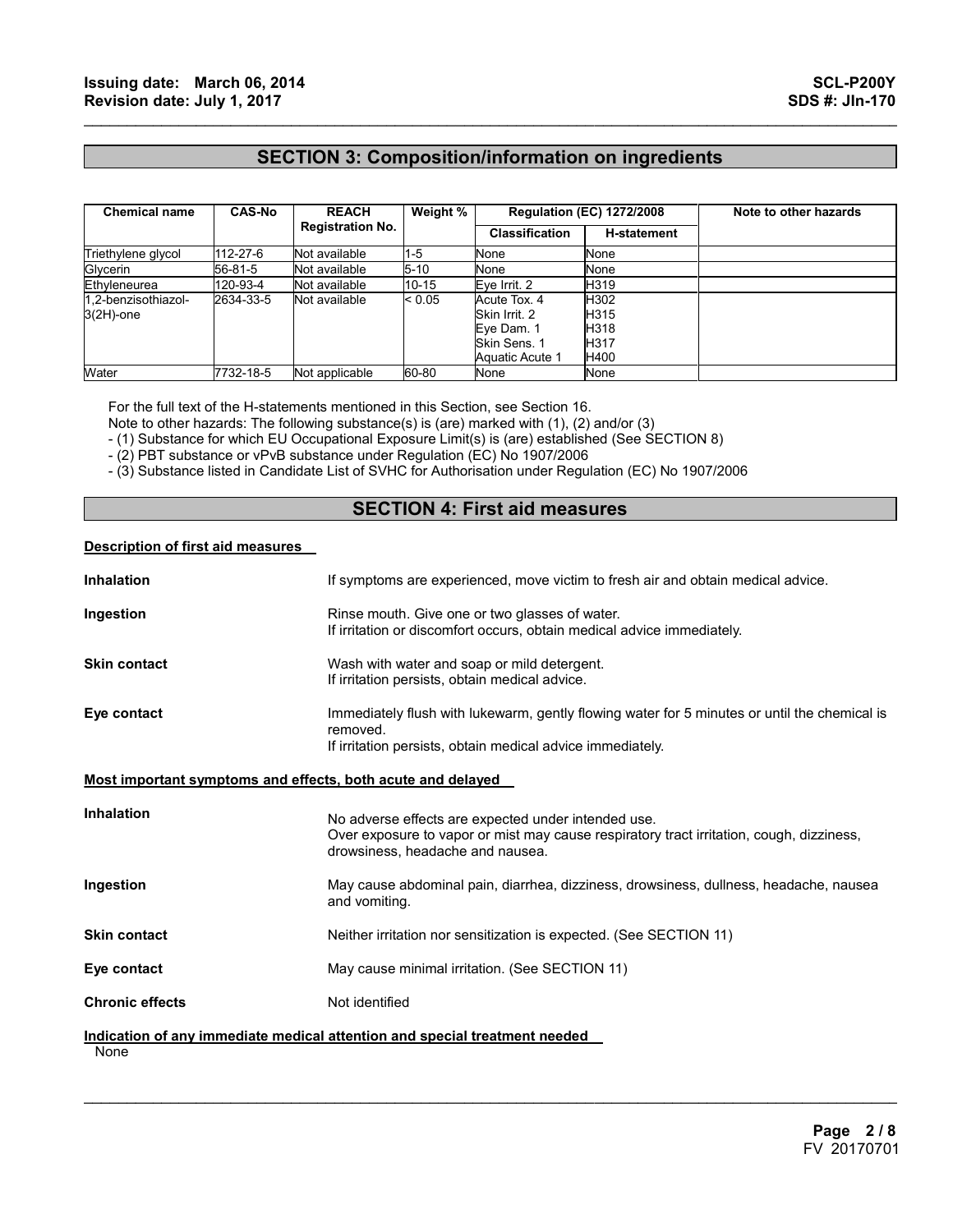## **SECTION 5: Firefighting measures**

 $\mathcal{L}_\mathcal{L} = \{ \mathcal{L}_\mathcal{L} = \{ \mathcal{L}_\mathcal{L} = \{ \mathcal{L}_\mathcal{L} = \{ \mathcal{L}_\mathcal{L} = \{ \mathcal{L}_\mathcal{L} = \{ \mathcal{L}_\mathcal{L} = \{ \mathcal{L}_\mathcal{L} = \{ \mathcal{L}_\mathcal{L} = \{ \mathcal{L}_\mathcal{L} = \{ \mathcal{L}_\mathcal{L} = \{ \mathcal{L}_\mathcal{L} = \{ \mathcal{L}_\mathcal{L} = \{ \mathcal{L}_\mathcal{L} = \{ \mathcal{L}_\mathcal{$ 

#### **Extinguishing media**

#### **Suitable extinguishing media**

CO2, water, foam or dry chemicals

## **Unsuitable extinguishing media**

None

#### **Special hazards arising from the substance or mixture**

#### **Special hazard**

None

#### **Hazardous combustion products**

CO, CO2, NOx and SOx

#### **Advice for firefighters**

#### **Special protective equipment for fire-fighters**

None

### **SECTION 6: Accidental release measures**

#### **Personal precautions, protective equipment and emergency procedures**

Avoid contact with skin, eyes and clothing. Avoid breathing vapor and mist.

#### **Environmental precautions**

Do not release to sewer, surface water or ground water.

#### **Methods and material for containment and cleaning up**

Wipe off with wet cloth or paper.

#### **Other information**

None

## **SECTION 7: Handling and storage**

 $\mathcal{L}_\mathcal{L} = \mathcal{L}_\mathcal{L} = \mathcal{L}_\mathcal{L} = \mathcal{L}_\mathcal{L} = \mathcal{L}_\mathcal{L} = \mathcal{L}_\mathcal{L} = \mathcal{L}_\mathcal{L} = \mathcal{L}_\mathcal{L} = \mathcal{L}_\mathcal{L} = \mathcal{L}_\mathcal{L} = \mathcal{L}_\mathcal{L} = \mathcal{L}_\mathcal{L} = \mathcal{L}_\mathcal{L} = \mathcal{L}_\mathcal{L} = \mathcal{L}_\mathcal{L} = \mathcal{L}_\mathcal{L} = \mathcal{L}_\mathcal{L}$ 

#### **Precautions for safe handling**

Use with adequate ventilation. Avoid contact with skin, eyes and clothing. Avoid breathing vapor and mist. In case of contact, wash out the contaminated area immediately.

#### **Conditions for safe storage, including any incompatibilities**

Keep in a cool and dry place. Protect from sunlight. Keep out of the reach of children.

#### **Specific end uses**

Ink for Ink Jet Printer. For more information, please refer to the instruction of this product.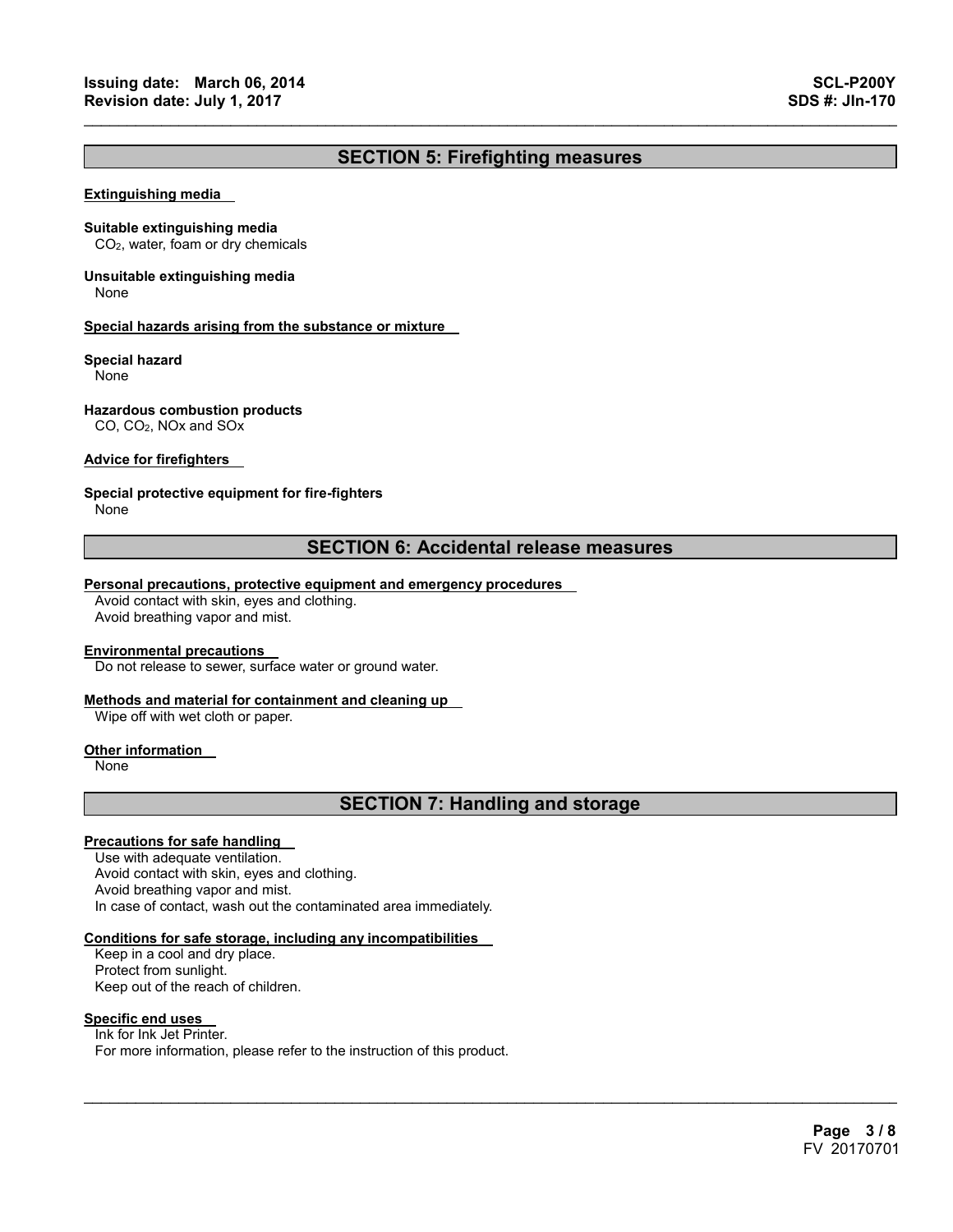## **SECTION 8: Exposure controls/personal protection**

 $\mathcal{L}_\mathcal{L} = \{ \mathcal{L}_\mathcal{L} = \{ \mathcal{L}_\mathcal{L} = \{ \mathcal{L}_\mathcal{L} = \{ \mathcal{L}_\mathcal{L} = \{ \mathcal{L}_\mathcal{L} = \{ \mathcal{L}_\mathcal{L} = \{ \mathcal{L}_\mathcal{L} = \{ \mathcal{L}_\mathcal{L} = \{ \mathcal{L}_\mathcal{L} = \{ \mathcal{L}_\mathcal{L} = \{ \mathcal{L}_\mathcal{L} = \{ \mathcal{L}_\mathcal{L} = \{ \mathcal{L}_\mathcal{L} = \{ \mathcal{L}_\mathcal{$ 

#### **Control parameters**

#### **Exposure limits**

| <b>Chemical name</b> | EU OEL          | <b>OSHA PEL</b>                                                                                       | <b>ACGIH TLV</b> | <b>Australia OEL</b>     |
|----------------------|-----------------|-------------------------------------------------------------------------------------------------------|------------------|--------------------------|
| Glycerin             | Not established | (as mist)<br>Total dust<br>TWA: $15 \text{ mg/m}^3$<br>Respirable fraction<br>TWA: $5 \text{ ma/m}^3$ | Not established  | TWA: $10 \text{ mg/m}^3$ |

**Exposure controls Appropriate engineering controls** No special ventilation equipment is needed under intended use of this product.

#### **Individual protection measures, such as personal protective equipment**

| Eye/face protection           |  |
|-------------------------------|--|
| <b>Skin protection</b>        |  |
| <b>Respiratory protection</b> |  |
| <b>Thermal hazards</b>        |  |

Not required **Not required Not required Not applicable** 

## **SECTION 9: Physical and chemical properties**

 $\mathcal{L}_\mathcal{L} = \mathcal{L}_\mathcal{L} = \mathcal{L}_\mathcal{L} = \mathcal{L}_\mathcal{L} = \mathcal{L}_\mathcal{L} = \mathcal{L}_\mathcal{L} = \mathcal{L}_\mathcal{L} = \mathcal{L}_\mathcal{L} = \mathcal{L}_\mathcal{L} = \mathcal{L}_\mathcal{L} = \mathcal{L}_\mathcal{L} = \mathcal{L}_\mathcal{L} = \mathcal{L}_\mathcal{L} = \mathcal{L}_\mathcal{L} = \mathcal{L}_\mathcal{L} = \mathcal{L}_\mathcal{L} = \mathcal{L}_\mathcal{L}$ 

#### **Information on basic physical and chemical properties**

| Appearance<br>Odor                           | Yellow liquid<br>Slight odor       |
|----------------------------------------------|------------------------------------|
| <b>Odor threshold</b>                        | Not available                      |
| рH                                           | 7-9                                |
| Melting point/Freezing point (°C)            | Not available                      |
| Initial boiling point and boiling range (°C) | Not available                      |
| Flash point $(^{\circ}C)$                    | None (Estimate)                    |
| <b>Evaporation rate</b>                      | Not available                      |
| Flammability (solid, gas)                    | Neither flammable nor combustible. |
| Upper/lower flammability or explosive limits |                                    |
| <b>Upper flammability limit</b>              | Not available                      |
| Lower flammability limit                     | Not available                      |
| <b>Upper explosive limit</b>                 | Not available                      |
| Lower explosive limit                        | Not available                      |
| Vapor pressure                               | Not available                      |
| Vapor density                                | Not available                      |
| <b>Relative density</b>                      | $1.0 - 1.1$                        |
| Solubility(ies)                              | Water: Miscible                    |
| Partition coefficient: n-octanol/water       | Not available                      |
| Autoignition temperature (°C)                | Not available                      |
| Decomposition temperature (°C)               | Not available                      |
| Viscosity (mPa $\cdot$ s)                    | $1 - 5$                            |
| <b>Explosive properties</b>                  | None (Estimate)                    |
| <b>Oxidizing properties</b>                  | None (Estimate)                    |
|                                              |                                    |

**None**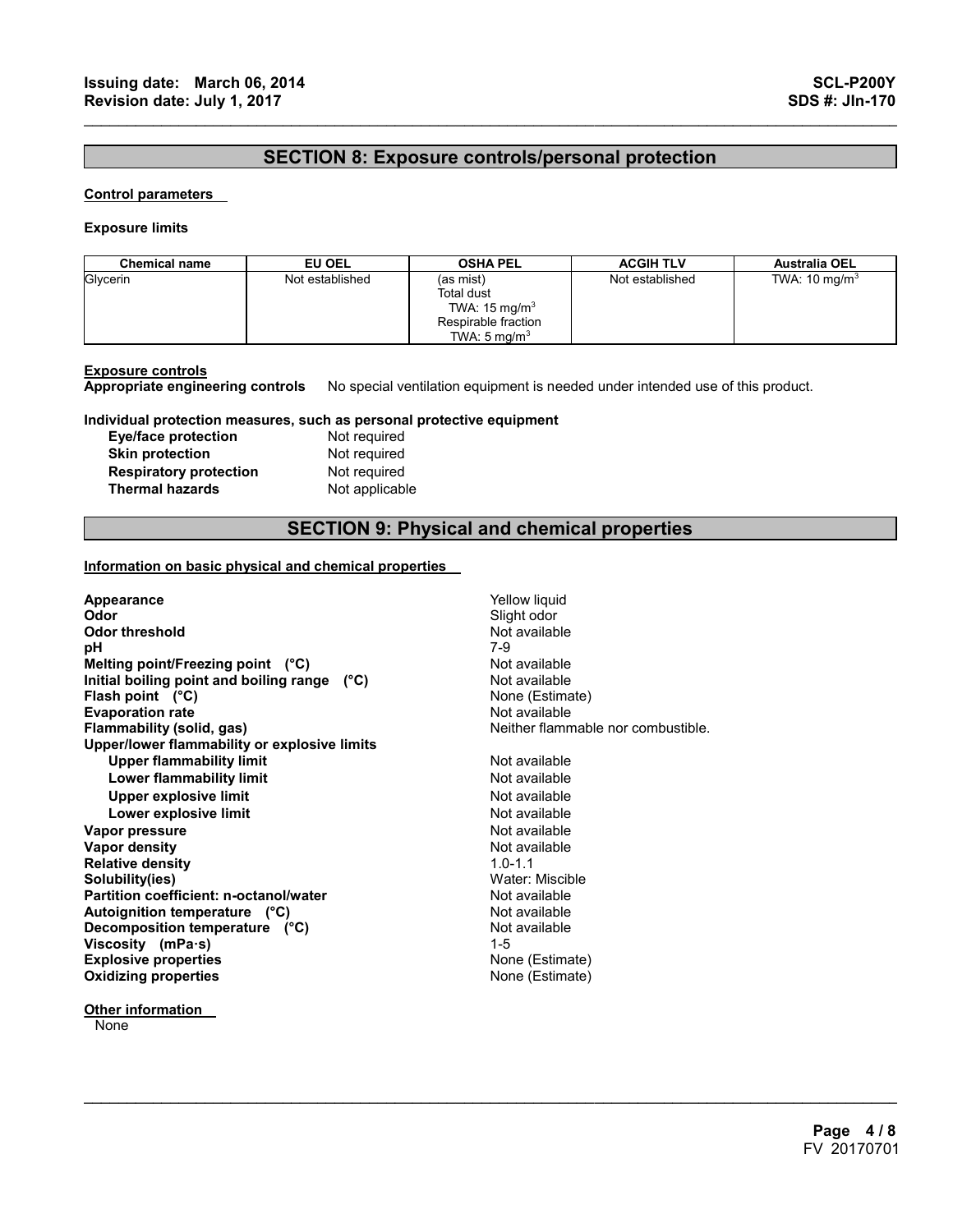## **SECTION 10: Stability and reactivity**

 $\mathcal{L}_\mathcal{L} = \{ \mathcal{L}_\mathcal{L} = \{ \mathcal{L}_\mathcal{L} = \{ \mathcal{L}_\mathcal{L} = \{ \mathcal{L}_\mathcal{L} = \{ \mathcal{L}_\mathcal{L} = \{ \mathcal{L}_\mathcal{L} = \{ \mathcal{L}_\mathcal{L} = \{ \mathcal{L}_\mathcal{L} = \{ \mathcal{L}_\mathcal{L} = \{ \mathcal{L}_\mathcal{L} = \{ \mathcal{L}_\mathcal{L} = \{ \mathcal{L}_\mathcal{L} = \{ \mathcal{L}_\mathcal{L} = \{ \mathcal{L}_\mathcal{$ 

#### **Reactivity**

None

#### **Chemical stability**

**Stable** 

#### **Possibility of hazardous reactions**

None

#### **Conditions to avoid**

None

#### **Incompatible materials**

Acids, bases, oxidizing materials and reducing agents.

#### **Hazardous decomposition products**

CO, CO2, NOx and SOx

## **SECTION 11: Toxicological information**

 $\mathcal{L}_\mathcal{L} = \mathcal{L}_\mathcal{L} = \mathcal{L}_\mathcal{L} = \mathcal{L}_\mathcal{L} = \mathcal{L}_\mathcal{L} = \mathcal{L}_\mathcal{L} = \mathcal{L}_\mathcal{L} = \mathcal{L}_\mathcal{L} = \mathcal{L}_\mathcal{L} = \mathcal{L}_\mathcal{L} = \mathcal{L}_\mathcal{L} = \mathcal{L}_\mathcal{L} = \mathcal{L}_\mathcal{L} = \mathcal{L}_\mathcal{L} = \mathcal{L}_\mathcal{L} = \mathcal{L}_\mathcal{L} = \mathcal{L}_\mathcal{L}$ 

#### **Information on toxicological effects**

| <b>Acute toxicity</b>             | Not available                                                                            |  |  |
|-----------------------------------|------------------------------------------------------------------------------------------|--|--|
| <b>Skin corrosion/irritation</b>  | Not irritant (rabbit)<br>OECD Guidelines No.404 (2002), (EC) 440/2008 Method B4          |  |  |
| Serious eye damage/eye irritation | Minimal irritant (rabbit)<br>OECD Guidelines No.405 (2012), (EC) 440/2008 Method B5      |  |  |
| Respiratory or skin sensitization | Not sensitizing (LLNA, mouse)<br>OECD Guidelines No.429 (2010), (EC) 440/2008 Method B42 |  |  |
| Germ cell mutagenicity            | Ames test: Negative                                                                      |  |  |
| Carcinogenicity                   | Not available                                                                            |  |  |
| <b>Reproductive toxicity</b>      | Not available                                                                            |  |  |
| <b>STOT - single exposure</b>     | Not available                                                                            |  |  |
| <b>STOT - repeated exposure</b>   | Not available                                                                            |  |  |
| <b>Aspiration hazard</b>          | Not available                                                                            |  |  |
| <b>Other information</b>          | Not available                                                                            |  |  |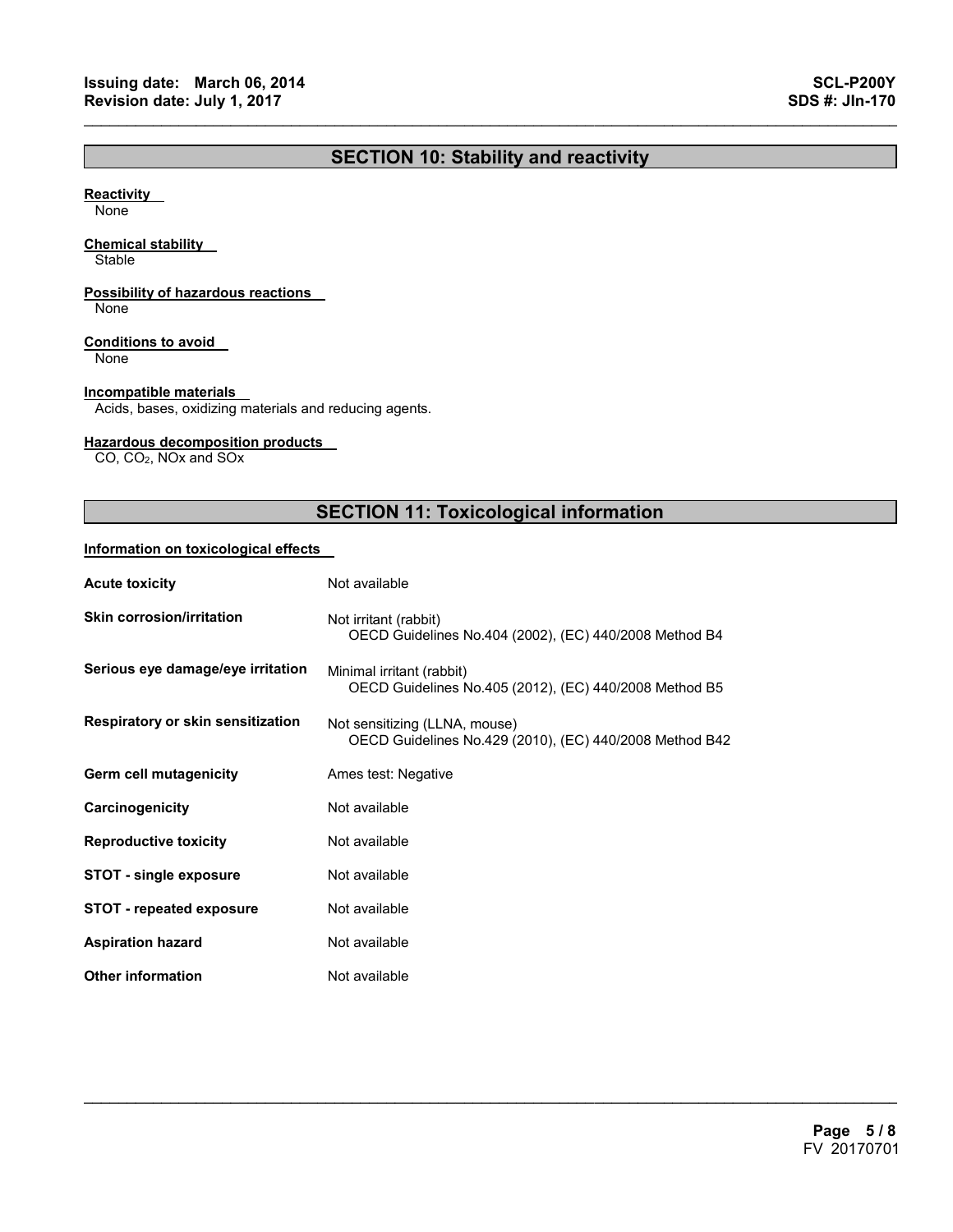## **SECTION 12: Ecological information**

 $\mathcal{L}_\mathcal{L} = \{ \mathcal{L}_\mathcal{L} = \{ \mathcal{L}_\mathcal{L} = \{ \mathcal{L}_\mathcal{L} = \{ \mathcal{L}_\mathcal{L} = \{ \mathcal{L}_\mathcal{L} = \{ \mathcal{L}_\mathcal{L} = \{ \mathcal{L}_\mathcal{L} = \{ \mathcal{L}_\mathcal{L} = \{ \mathcal{L}_\mathcal{L} = \{ \mathcal{L}_\mathcal{L} = \{ \mathcal{L}_\mathcal{L} = \{ \mathcal{L}_\mathcal{L} = \{ \mathcal{L}_\mathcal{L} = \{ \mathcal{L}_\mathcal{$ 

#### **Toxicity**

#### **Ecotoxicity effects**

Not available

## **Persistence and degradability**

Not available

#### **Bioaccumulative potential**

Not available

#### **Mobility in soil**

Not available

#### **Results of PBT and vPvB assessment**

No results that the component(s) of this ink meet(s) the PBT or vPvB criteria under Regulation (EC) No 1907/2006.

#### **Other adverse effects**

Not available

## **SECTION 13: Disposal considerations**

#### **Waste treatment methods**

Disposal should be subject to federal, state and local laws.

| <b>SECTION 14: Transport information</b>                                     |                                                                                                                 |  |
|------------------------------------------------------------------------------|-----------------------------------------------------------------------------------------------------------------|--|
| <b>UN number</b>                                                             | None                                                                                                            |  |
| UN proper shipping name                                                      | None                                                                                                            |  |
| <b>Transport hazard class</b>                                                | None                                                                                                            |  |
| <b>Packing group</b>                                                         | None                                                                                                            |  |
| <b>Environmental hazards</b>                                                 | Not classified as environmentally hazardous under UN Model Regulations and<br>marine pollutant under IMDG Code. |  |
| <b>Special precautions for users</b>                                         | None                                                                                                            |  |
| Transport in bulk according to Annex II of<br><b>MARPOL and the IBC Code</b> | Not applicable                                                                                                  |  |

 $\mathcal{L}_\mathcal{L} = \mathcal{L}_\mathcal{L} = \mathcal{L}_\mathcal{L} = \mathcal{L}_\mathcal{L} = \mathcal{L}_\mathcal{L} = \mathcal{L}_\mathcal{L} = \mathcal{L}_\mathcal{L} = \mathcal{L}_\mathcal{L} = \mathcal{L}_\mathcal{L} = \mathcal{L}_\mathcal{L} = \mathcal{L}_\mathcal{L} = \mathcal{L}_\mathcal{L} = \mathcal{L}_\mathcal{L} = \mathcal{L}_\mathcal{L} = \mathcal{L}_\mathcal{L} = \mathcal{L}_\mathcal{L} = \mathcal{L}_\mathcal{L}$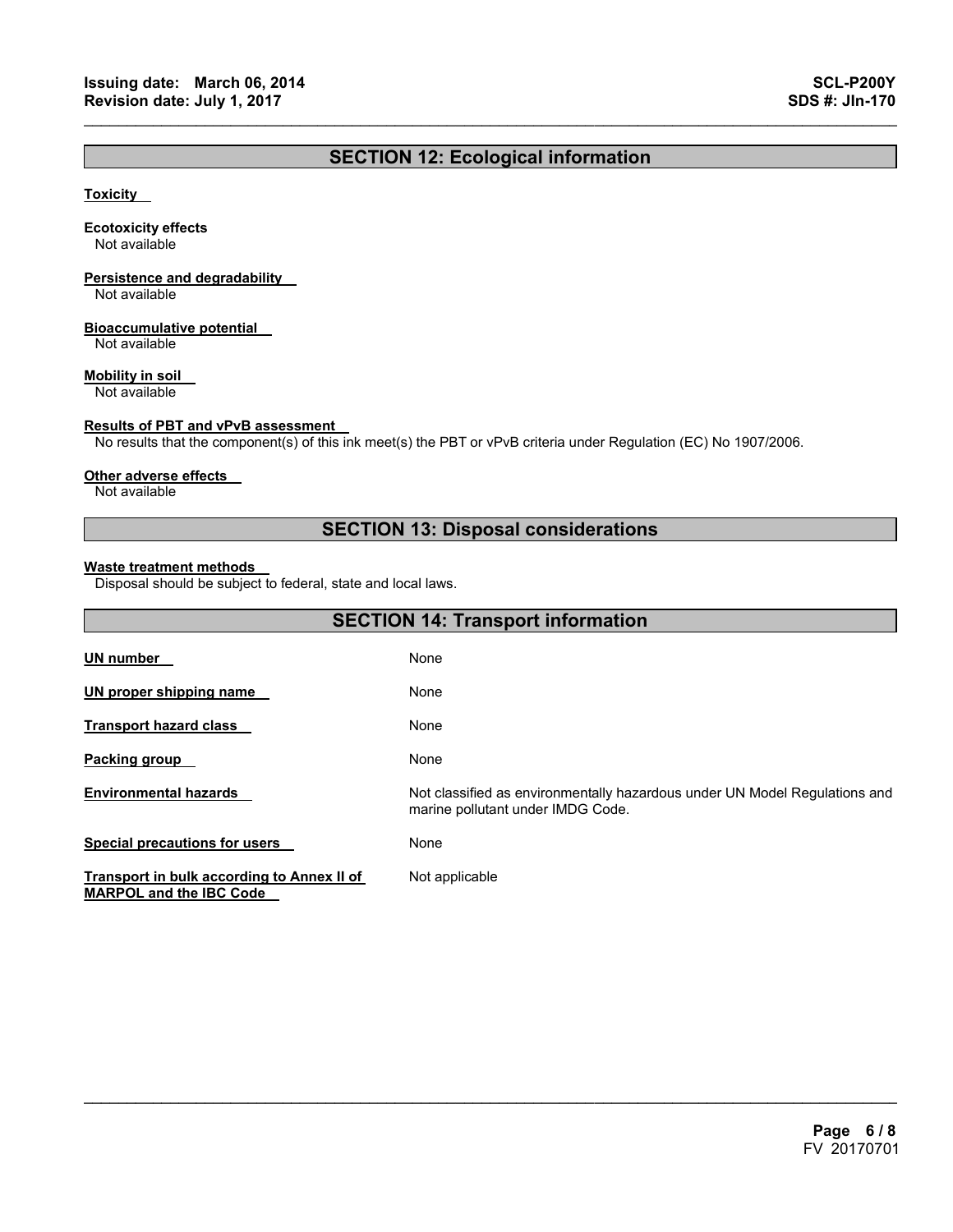## **SECTION 15: Regulatory information**

 $\mathcal{L}_\mathcal{L} = \{ \mathcal{L}_\mathcal{L} = \{ \mathcal{L}_\mathcal{L} = \{ \mathcal{L}_\mathcal{L} = \{ \mathcal{L}_\mathcal{L} = \{ \mathcal{L}_\mathcal{L} = \{ \mathcal{L}_\mathcal{L} = \{ \mathcal{L}_\mathcal{L} = \{ \mathcal{L}_\mathcal{L} = \{ \mathcal{L}_\mathcal{L} = \{ \mathcal{L}_\mathcal{L} = \{ \mathcal{L}_\mathcal{L} = \{ \mathcal{L}_\mathcal{L} = \{ \mathcal{L}_\mathcal{L} = \{ \mathcal{L}_\mathcal{$ 

#### **Safety, health and environmental regulations/legislation specific for the substance or mixture**

| [EU information]<br>(EC) No 1907/2006 Authorisation<br>(EC) No 1907/2006 Restriction<br>(EC) No 1005/2009<br>(EC) No 850/2004<br>(EC) No 649/2012<br><b>Chemical Safety Assessment under</b><br>(EC)No1907/2006 | Not regulated<br>Not regulated<br>Not regulated<br>Not regulated<br>Not regulated<br>Not assessed                                   |
|-----------------------------------------------------------------------------------------------------------------------------------------------------------------------------------------------------------------|-------------------------------------------------------------------------------------------------------------------------------------|
| [USA information]<br>TSCA Sec 4,5,6,7,8,12b<br><b>OSHA-HCS Classification/Label</b><br><b>FHSA Classification/Label</b><br><b>SARA Title III Sec 313</b><br><b>California Proposition 65</b>                    | Not regulated<br>Not classified as hazardous<br>Not classified as hazardous<br>None<br>None                                         |
| [Canada information]<br><b>CEPA Sec 81 (DSL and NDSL listing</b>                                                                                                                                                | Not applicable (Manufactured article)                                                                                               |
| status)<br>HPA (WHMIS)                                                                                                                                                                                          | Not applicable (Manufactured article)                                                                                               |
| [Australia information]<br><b>WHS Regulations Chap 7 Part 7.1</b>                                                                                                                                               | ICNA Act Sec 21 (AICS listing status) This product contains ingredients that are not listed on AICS.<br>Not classified as hazardous |
| <b>Other information</b>                                                                                                                                                                                        | None                                                                                                                                |

## **SECTION 16: Other information**

 $\mathcal{L}_\mathcal{L} = \mathcal{L}_\mathcal{L} = \mathcal{L}_\mathcal{L} = \mathcal{L}_\mathcal{L} = \mathcal{L}_\mathcal{L} = \mathcal{L}_\mathcal{L} = \mathcal{L}_\mathcal{L} = \mathcal{L}_\mathcal{L} = \mathcal{L}_\mathcal{L} = \mathcal{L}_\mathcal{L} = \mathcal{L}_\mathcal{L} = \mathcal{L}_\mathcal{L} = \mathcal{L}_\mathcal{L} = \mathcal{L}_\mathcal{L} = \mathcal{L}_\mathcal{L} = \mathcal{L}_\mathcal{L} = \mathcal{L}_\mathcal{L}$ 

#### **Full text of H-statements referred to under sections 2 and 3**

H302: Harmful if swallowed.

H315: Causes skin irritation.

H317: May cause an allergic skin reaction.

H318: Causes serious eye damage.

H319: Causes serious eye irritation.

H400: Very toxic to aquatic life.

#### **Annex**

None

- **Issuing date:** March 06, 2014
- **Revision date:** July 1, 2017
- **Revision note:** Entirely revised